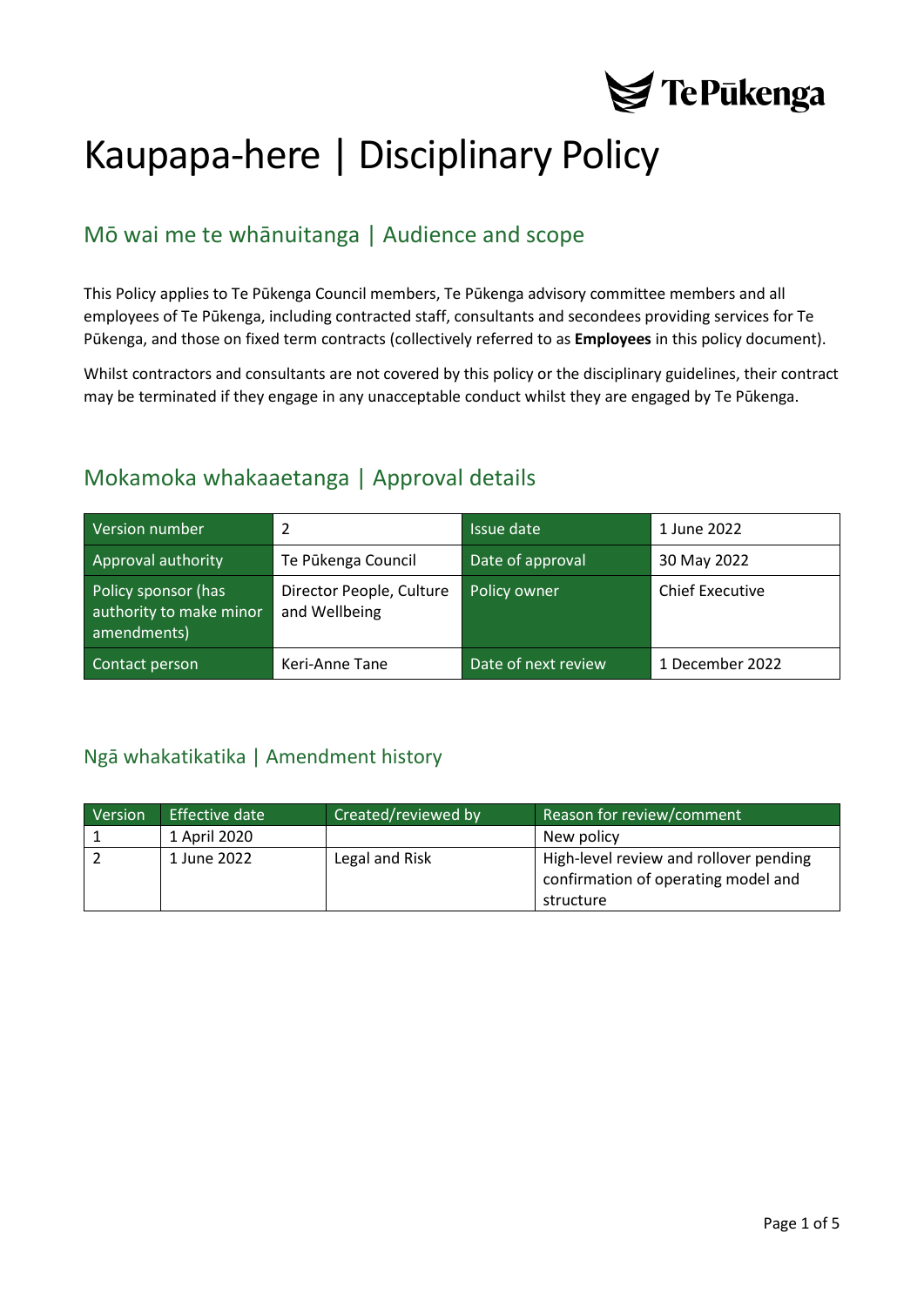

# Ngā Ihirangi | Table of Contents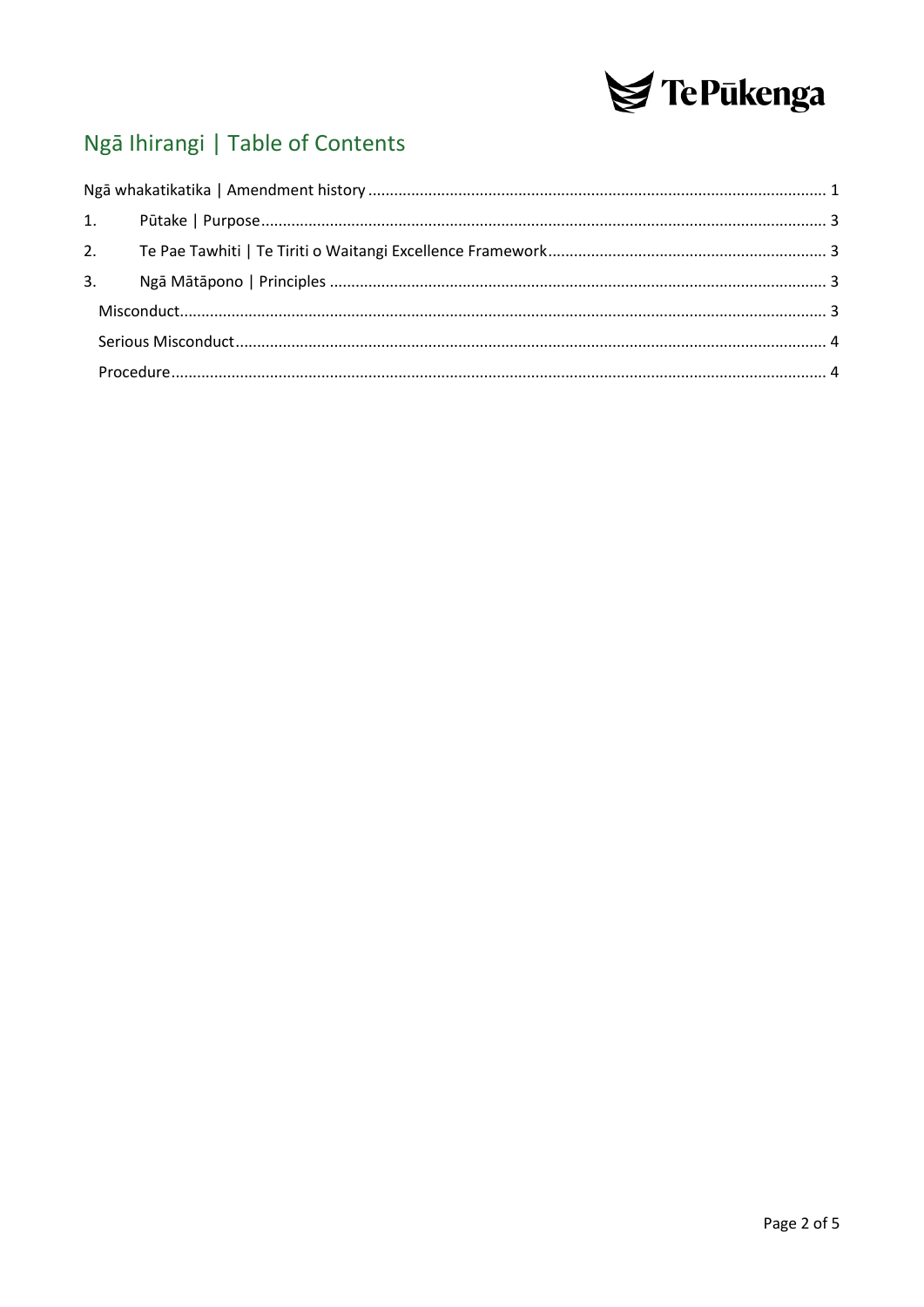

# **Kaupapa-here | Disciplinary Policy**

#### <span id="page-2-0"></span>1. Pūtake | Purpose

- 1.1. The purpose of this policy is to create a positive environment in which people can be successful in their job. Like any relationship, all parties need to communicate well to ensure clear understanding of need and expectations so that both parties can maintain and enhance the work environment and employment relationship.
- 1.2. This policy sets out the framework Te Pūkenga uses to manage occasions where these expectations are not met.

#### <span id="page-2-1"></span>2. Te Pae Tawhiti | Te Tiriti o Waitangi Excellence Framework

The Council of Te Pūkenga acknowledges that this Policy has been adopted while there is ongoing work being carried out to consider how Te Pae Tawhiti - Te Tiriti o Waitangi Excellence Framework should be fully embedded in the Policy. The Council notes that Te Pūkenga is still on its transition journey and, as it matures, this Policy and others will be reviewed to ensure they align with the new Operating Model and reflect Te Pae Tawhiti best practice.

#### <span id="page-2-2"></span>3. Ngā Mātāpono | Principles

- 3.1. It is the responsibility of both parties to maintain a positive relationship. Te Pūkenga encourages and supports employees to behave in a manner that is appropriate, by setting out clear expectations of acceptable conduct and consistently managing instances where these are not followed.
- 3.2. The following paragraphs define misconduct and serious misconduct and the process to be followed when it is alleged this has occurred.

#### **Misconduct**

- <span id="page-2-3"></span>3.3. Misconduct is any unacceptable or improper conduct or behaviour which is deliberate, negligent, inappropriate or reckless and/or breaches Te Pūkenga policies and procedures or guidelines including the Code of Conduct, your employment agreement, management instructions, performance standards or legal compliance standards. Examples of misconduct include (but are not limited to):
	- a) Failure to follow a lawful and reasonable instruction.
	- b) Aggressive/argumentative behaviour.
	- c) Breach of company policies or procedures, or your employment agreement.
	- d) Using abusive language that may cause offence to another person.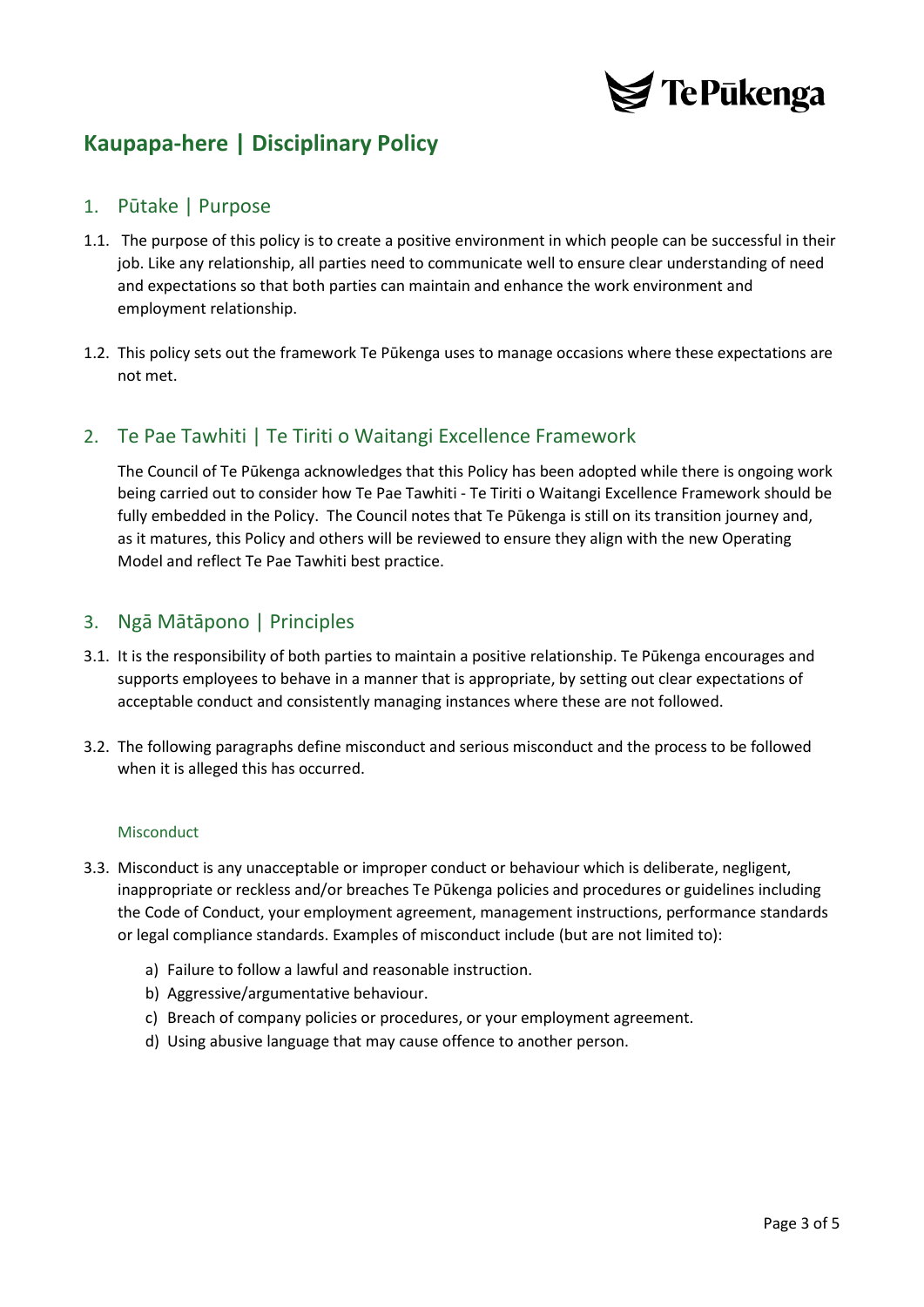

#### <span id="page-3-0"></span>Serious Misconduct

- 3.4. Serious misconduct is conduct which compromises Te Pūkenga trust and confidence in you and/or create serious risk or harm to Te Pūkenga. Examples of serious misconduct include (but are not limited to):
	- a) Threatening, abusive, insulting, or violent behaviour
	- b) Serious breach of policies, delegations and/or procedures, or your employment agreement
	- c) Unauthorised absence from work
	- d) Dishonesty including misrepresentation when applying for employment
	- e) Failing to disclose any potential conflict of interest or to adhere to a conflict of interest management plan
	- f) Breach of implied duties such as confidentiality, loyalty and fidelity
	- g) Conduct inside or outside of work that brings (or has the potential to bring) Te Pūkenga into disrepute
	- h) Being impaired or under the influence of drugs (illegal, prescription and/or non-prescription) or alcohol while carrying out the responsibilities of your role
	- i) Misuse of company property or funds
	- j) Consuming or possessing illegal drugs or unauthorised alcohol at your place of work
	- k) Sexual, racial or any other type of discrimination, harassment or bullying
	- l) Unauthorised statements to the media/public about work-related matters
	- m) Introducing unauthorised hardware or software to Te Pūkenga computer systems
	- n) Intentionally downloading, holding, transmitting, viewing or presenting to any other person any sexual, pornographic, racist or other offensive material
	- o) Behaviours in serious contravention of Te Pūkenga Code of Conduct.

#### <span id="page-3-1"></span>Procedure

- 3.5. Managers will consider whether minor one-off offences can be addressed informally, through a documented conversation/file note (also known as an oral or verbal warning). Where there has been a repeat or pattern of minor incidents, or the matter is more serious, formal sanctions are likely to be considered.
- 3.6. Where misconduct or serious misconduct is alleged, an employee will be notified of this and given an opportunity to be heard in relation to the allegations before any final decisions are made.
- 3.7. Te Pūkenga may suspend an employee from work while an investigation into an allegation of misconduct or serious misconduct is undertaken. A manager should consult with the People & Culture team when any suspension is being considered.
- 3.8. There are three formal disciplinary sanctions available for managers to consider where it has been found that misconduct or serious misconduct occurred:
	- a) First written warning.
	- b) Final written warning.
	- c) Dismissal.